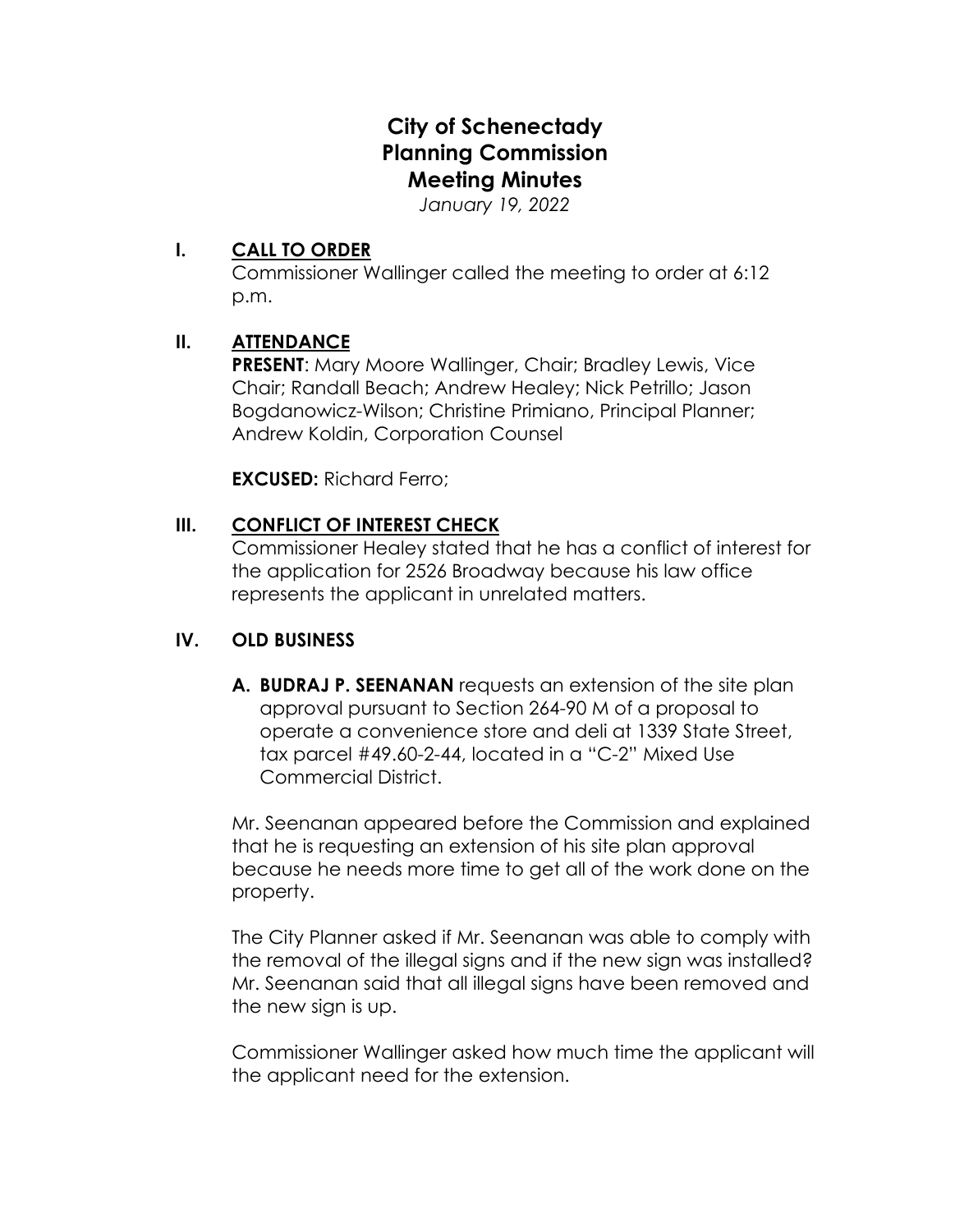Mr. Seenanan said August 15, 2022 would be good. Commissioner Wallinger asked if there were any questions from the Commissioners. There were no questions and no further discussion.

Motion by Commissioner Beach, seconded by Commissioner Wilson to approve the site plan approval extension until August 15, 2022. *Motion caried unanimously.*

**B. RIYAD ALZANAM** requests site plan approval pursuant to Section 264-90 M of a proposal to operate a convenience store at 1384 Crane Street, tax parcel # 49.71-3-13, located in a "C-2" Mixed Use Commercial District.

Architect and owner of the property, Danny Sanders, presented the proposal. Mr. Sanders showed a revised site plan that addressed some of the staff comments and answered questions raised during staff review.

Mr. Sanders stated that the applicant would like to use the existing freestanding sign located at the corner of the site. The applicant also would like to display signs on the building.

The City Planner stated that the freestanding sign is permitted and that the applicant can have two (2) attached signs on the building because it is a corner parcel. It was also noted that all signage for this application and future signs for the future tenants must stay below the allowable maximum, which is a total of 96 SF for all signs.

Commissioner Wallinger asked Mr. Sanders if he was able to reconfigure the parking layout and that the parking should be on the side of the building only. Most of the asphalt in front of the building should be removed, except for paths to the parking and the sidewalk. Commissioner Wallinger also suggests that some of the parking could be parallel to the building, but where it narrows, it can be perpendicular to the building.

Commissioner Healey asked about the use of the dumpster and if it was staying at the location shown on the site plan. Mr. Sanders responded that it will be a rolling dumpster, so parking in front of it will not be a conflict, and that it will be enclosed when not put out to the curb.

Mr. Sanders stated that they would like to do the site improvements in phases, with the improvements to the side parking lot on 10th Avenue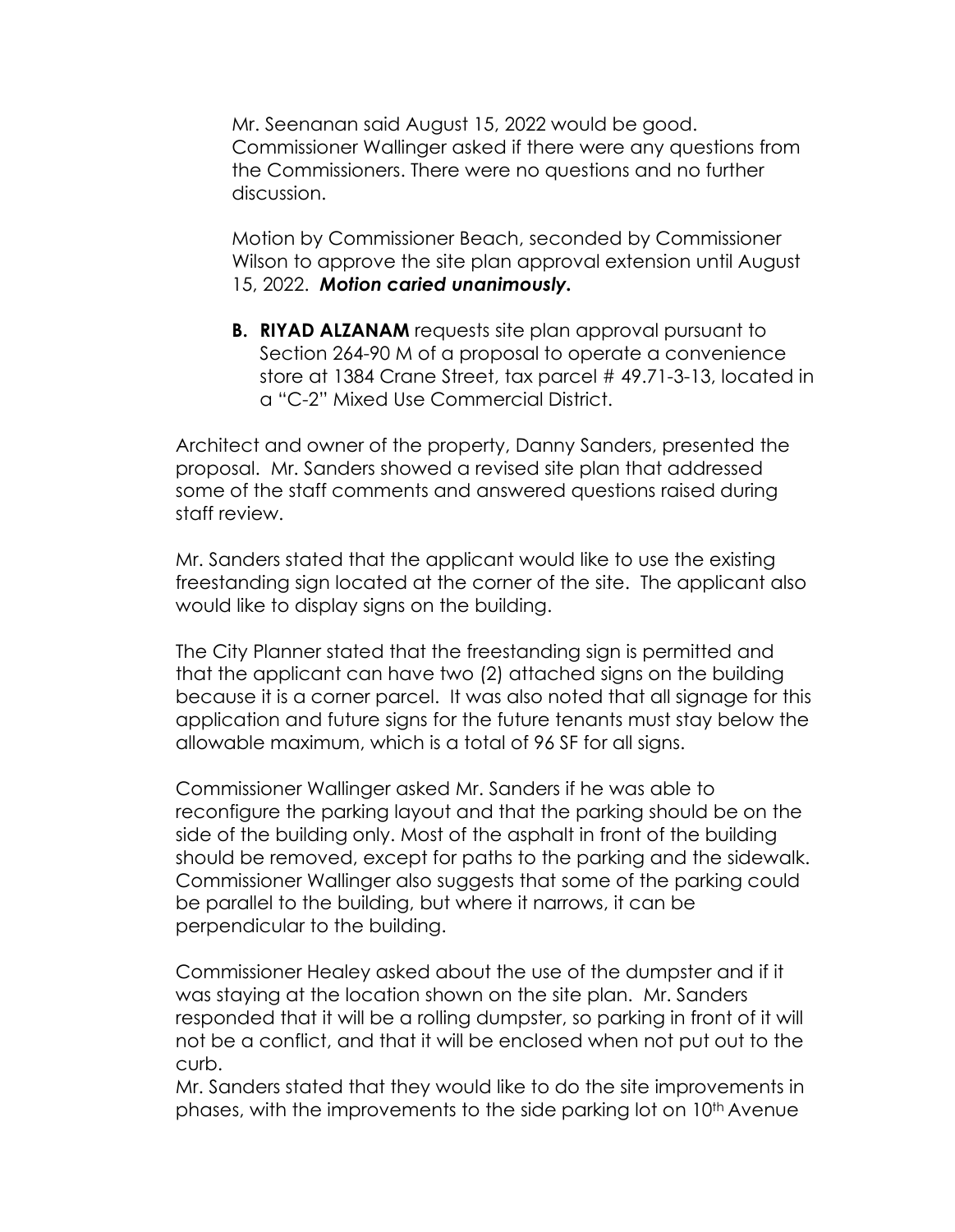first and the landscaping and tree planting to be completed by the end of the summer.

Additional items added to the plan include a garbage can by the entrance for the customers, and greenspace street between the parking spaces and tire stops added to the parking spaces.

Commissioner Wallinger opened the public hearing.

Neighbor Mike Holubek from 1364 Crane Street stated that the sidewalk is covered in ice and not being maintained by the property owner, in addition to the trash all over the property that has not been cleaned up. Mr. Holubek is also concerned about the lights that have been installed because they do not have cut-off shields. The lights project brightly onto neighboring properties. In addition to not clearing the sidewalk, snow was cleared in front of the building and pushed up to the retaining wall where cars are not supposed to be parking. Mr. Holubek is concerned that the applicant and owner are already showing that they are not going to take proper care of the property and be good neighbors and that this business will be pushing the blight further down Crane Street and causing damage to the nicer part of the neighborhood.

Commissioner Wallinger closed the public hearing.

Commissioner Wallinger asked the Commissioners if they had any questions for the applicant's representative.

Commissioner Wallinger asked the members what they thought about the Two Phases for site improvements.

Commissioner Wilson suggested that large planters could be put in the front yard, at the edge of the sidewalk to prevent cars from pulling in front. He suggested a deadline of May 1, 2022.

Commissioner Wallinger stated that the lighting needs to be adjusted immediately so that it does not negatively impact the neighbors. The City Code states that lighting can't go beyond the property line. Also, the sidewalk connection from the front door out to Crane Street will be concrete.

Commissioner Petrillo asked if the curb cut on Crane Street will be removed. Applicant stated they could remove the approximately 35 feet of curb cut and replace the curb.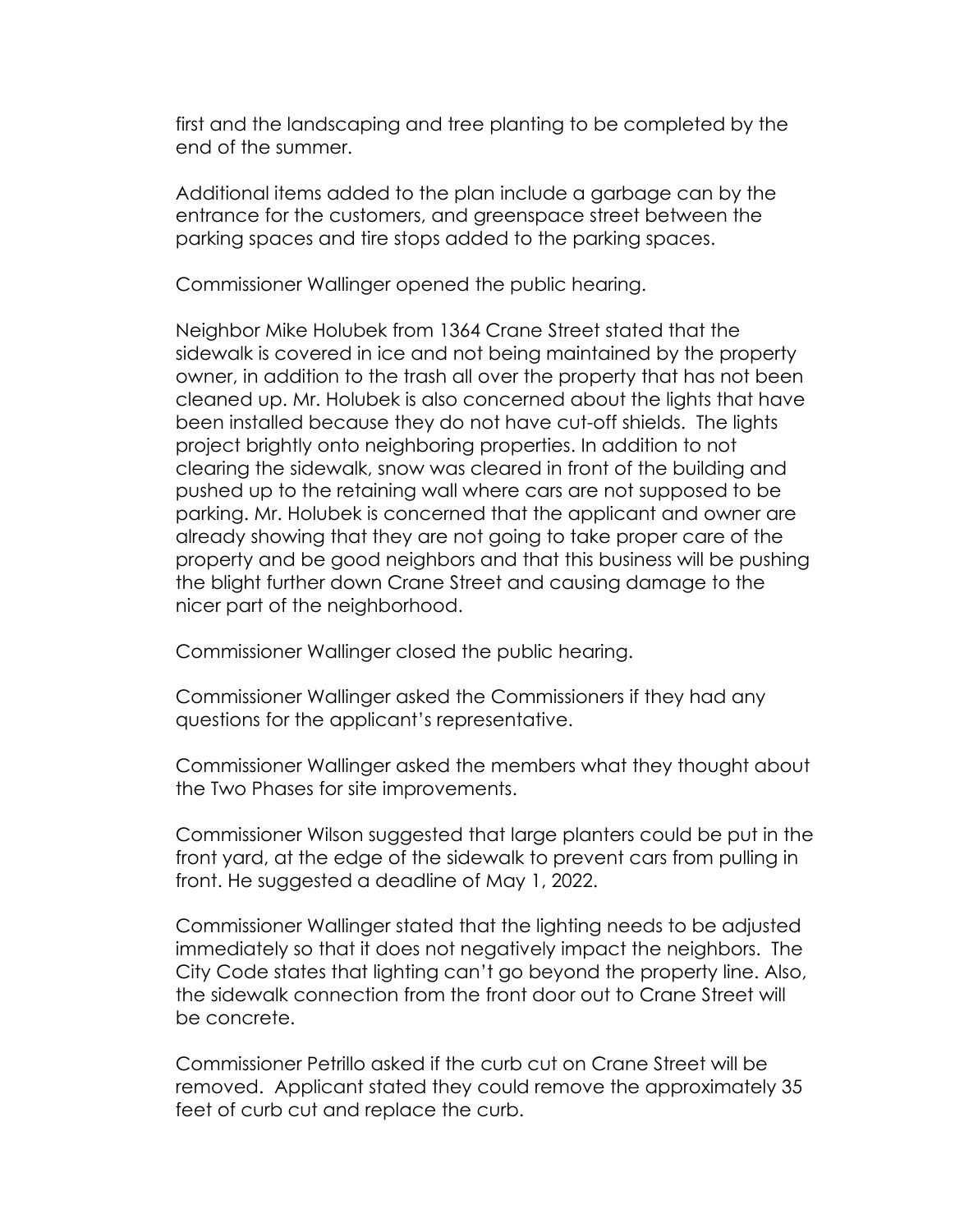City staff suggested contacting the City Engineering Department to see if curbing is available. Staff also noted that the sign submitted is compliant.

Commissioner Wallinger summarized the conditions to site plan approval.

Motion by Commissioner Beach, seconded by Commissioner Healey to issue a conditional site plan approval, including the following:

- 1. The address will be displayed so that it is easily visible from Crane Street.
- 2. Metal roll gates and iron bars will not be installed on any doors or windows at any time in the future.
- 3. Phase 1 site improvements will be completed by June 15, 2022 and will include:
	- a. Four large planters to be placed at the sidewalk edge to block vehicles from entering the front yard
	- b. Parking on the 10<sup>th</sup> Avenue side will be reconfigured, tire stops will be add for the parking spaces, and a greenspace will be installed between the perpendicular spaces closest to Crane Street.
	- c. The dumpster will be placed and enclosed as shown on the revised site plan and a trash receptacle will be provided for customers.
	- d. The applicant will clean the exterior of the site twice daily.
- 4. Phase 2 will be completed by August 15, 2022 and will include:
	- a. Removal of the asphalt in front of the building.
	- b. Planting of grass and a street tree in front of the building
	- c. Construction of a concrete sidewalk from the front door out to the sidewalk on Crane Street.
	- d. Replacement of 35 feet of curbing on Crane Street to accommodate 2 on street parking spaces.

# *Motion carried unanimously.*

- **C. MOONWATIE CHATURI** requests a special use permit pursuant to Section 264-61 I of a proposal to install an Electronic Message Board Sign at 2526 Broadway, tax parcel # 48.67-1-1.1, located in a "C-2" Mixed Use Commercial District.
- **D. MOONWATIE CHATURI** requests a special use permit pursuant to Chapter 264 Schedule B of a proposal to operate a drive-through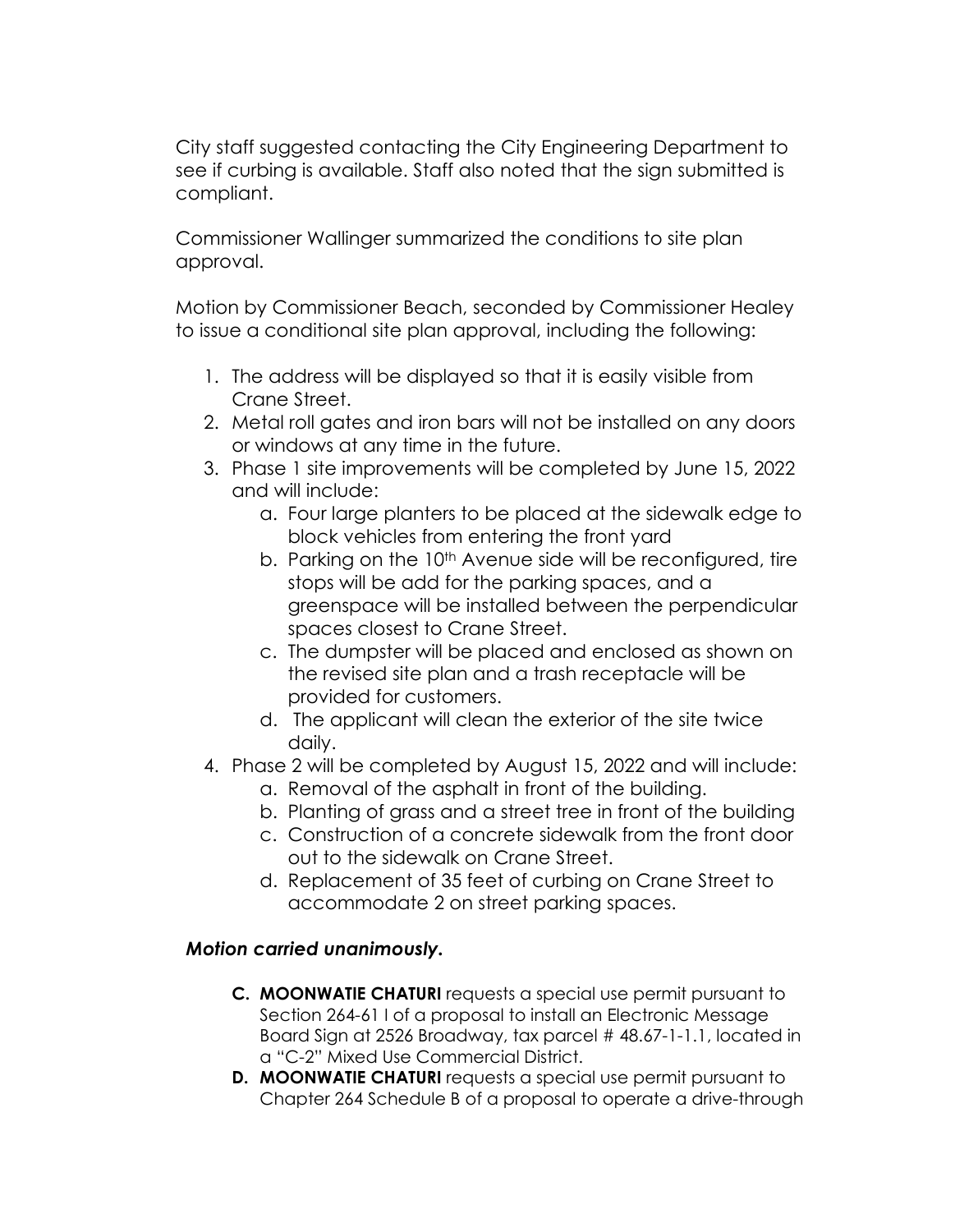lane for the retail business at 2526 Broadway, tax parcel # 48.67-1- 1.1, located in a "C-2" Mixed Use Commercial District.

E. **MOONWATIE CHATURI** requests site plan approval pursuant to Section 264-90 M of a proposal to operate a clothing store at 2526 Broadway, tax parcel # 48.67-1-1.1, located in a "C-2" Mixed Use Commercial District.

The applicant appeared with Rich Olson from Olson Sign Company. The applicant stated that updates were made to the plans to extend the landscaping to block access to the 2<sup>nd</sup> drive-thru lane, and street trees were added to Vischer Avenue. Mr. Olson stated that the electronic message board proposed will only be visible from Broadway heading west. Also, low growing shrubbery will be planted around the base of the sign. The sign will meet all of the City's EMB standards for self-dimming, rate of change, and pixel quality.

Commissioner Wallinger asked if there were any questions or comments from the Commission.

There were no questions. Commissioner Wallinger clarified to the applicant that the sign can change at a rate of every 8 seconds and that other businesses cannot advertise on the sign.

Staff recommended that an additional planter be placed in front of the 2<sup>nd</sup> drive-thru aisle, on the street side to prevent people from accidentally pulling in that driveway. The applicant indicated that she could put a planter box there.

Motion by Beach, seconded by Commissioner Wilson to adopt a Negative Declaration as no adverse impacts are anticipated as a result of this proposal. *The motion passed, with Commissioner Healey abstaining.*

Motion by Commissioner Petrillo, seconded by Commissioner Wilson to issue a conditional site plan approval, adopting the revised site plan as proposed with the addition of a large planter box on the street side of the drive-thru lane and low growing shrubbery around the base of the monument sign. *The motion passed, with Commissioner Healey abstaining.*

Motion by Commissioner Petrillo, seconded by Commissioner Wilson to approve the Special Use Permit based on the following findings of fact:

- 1. The sign is located along a Commercial corridor, with commercial properties surrounding the site.
- 2. The proposed sign will not negatively impact its surroundings, cause any nuisances, impact facilities and services, or create a loss of significant features because it will comply with all City standards for electronic message boards which include self-dimming capability for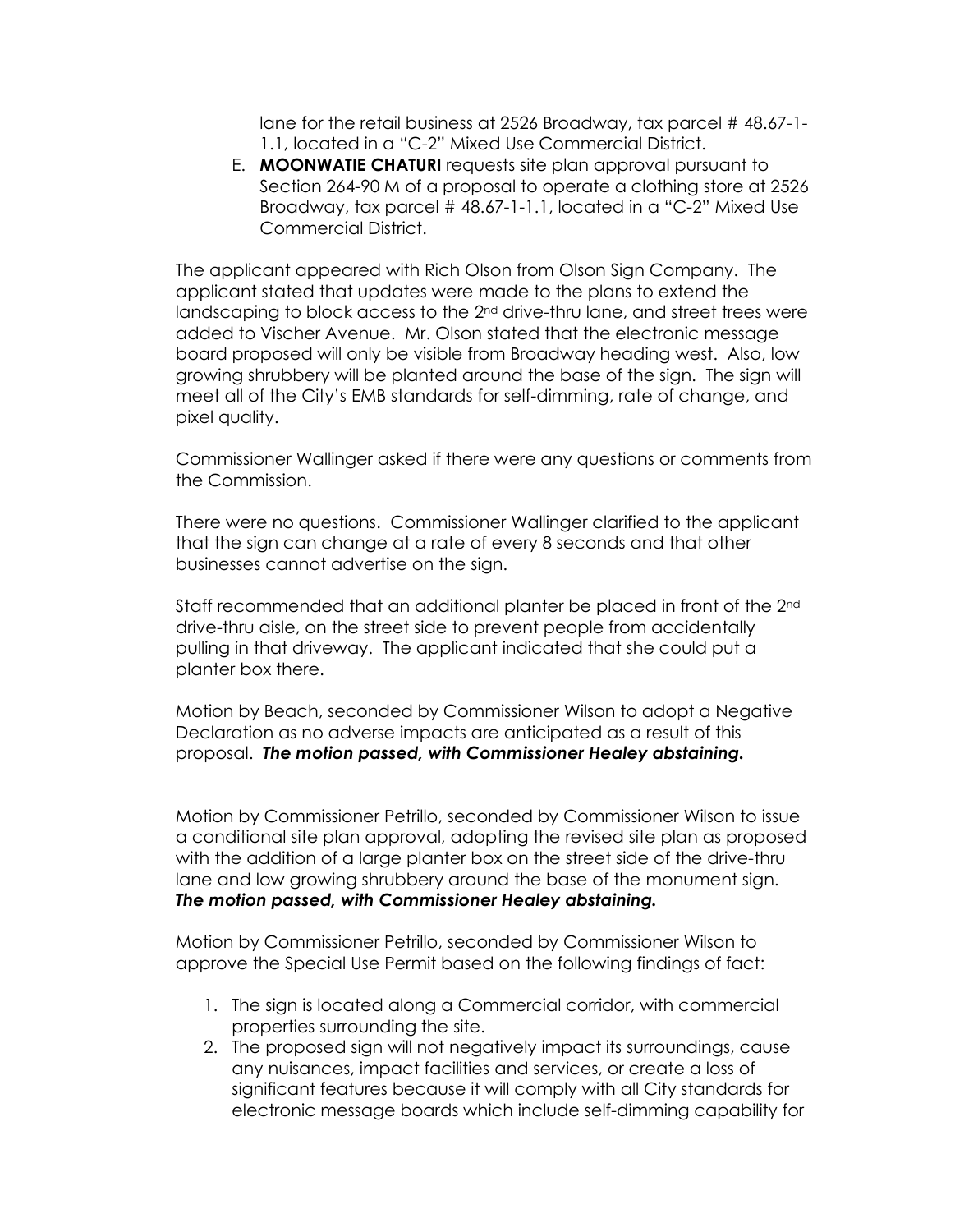brightness, limitations on rate of change that are consistent with the Department of Transportation standard, high pixel count for message clarity and conformance with applicable sections of the zoning code.

#### *The motion passed, with Commissioner Healey abstaining.*

Motion by Commissioner Petrillo, seconded by Commissioner Wilson, to approve the Special Use Permit based on the following findings of fact:

- 1. Maintaining use of the drive-thru lane will support the proposal retail re-use of the property that has been vacant for several years.
- 2. The drive-thru is existing and was previously used by a bank, which would have generated more activity than the proposed retail use.
- 3. The Planning Commission thinks this is a good adaptive reuse of the existing structural component of the property. Use of the drive-thru will not have a negative impact on the surround commercial corridor or adjacent commercial properties.
- 4. Traffic entering and exiting the site will be significantly less than originally used as a bank with a drive-thru.
- 5. The Planning Commissioner required that the interior landscaping would be extended to block access to the 2<sup>nd</sup> drive-thru lane and added the installation of a planter box to the street side of the drive-thru lane to prohibit access from either direction.

#### *The motion passed, with Commissioner Healey abstaining.*

## **V. NEW BUSINESS (continued)**

**A. DEPAUL PROPERTIES** requests site plan review pursuant to Section 264-90 B and F of a proposal to construct two (2) new buildings, with a total of 60 residential units at 914, 918, 924, 932, 938, 944, 956, 1002 Crane Street, and 933 Pleasant Street, tax parcel #'s 49.47-1-2.11, 10, 11, 12, 13, 14, 15, 17.1, and 49.55-1-4.1 respectively, located in a "C-2" Mixed Use Commercial District and an "R-2" Two Family Residential District.

Dan Brocht from LaBella Associates presented an update of the proposal. Mr. Brocht explained that all curb cuts will be closed on Crane Street and the access to the onsite parking is on Pleasant Street. Three area variances were issued by the Board of Zoning Appeals: 1. Setback from a residential property to pavement less than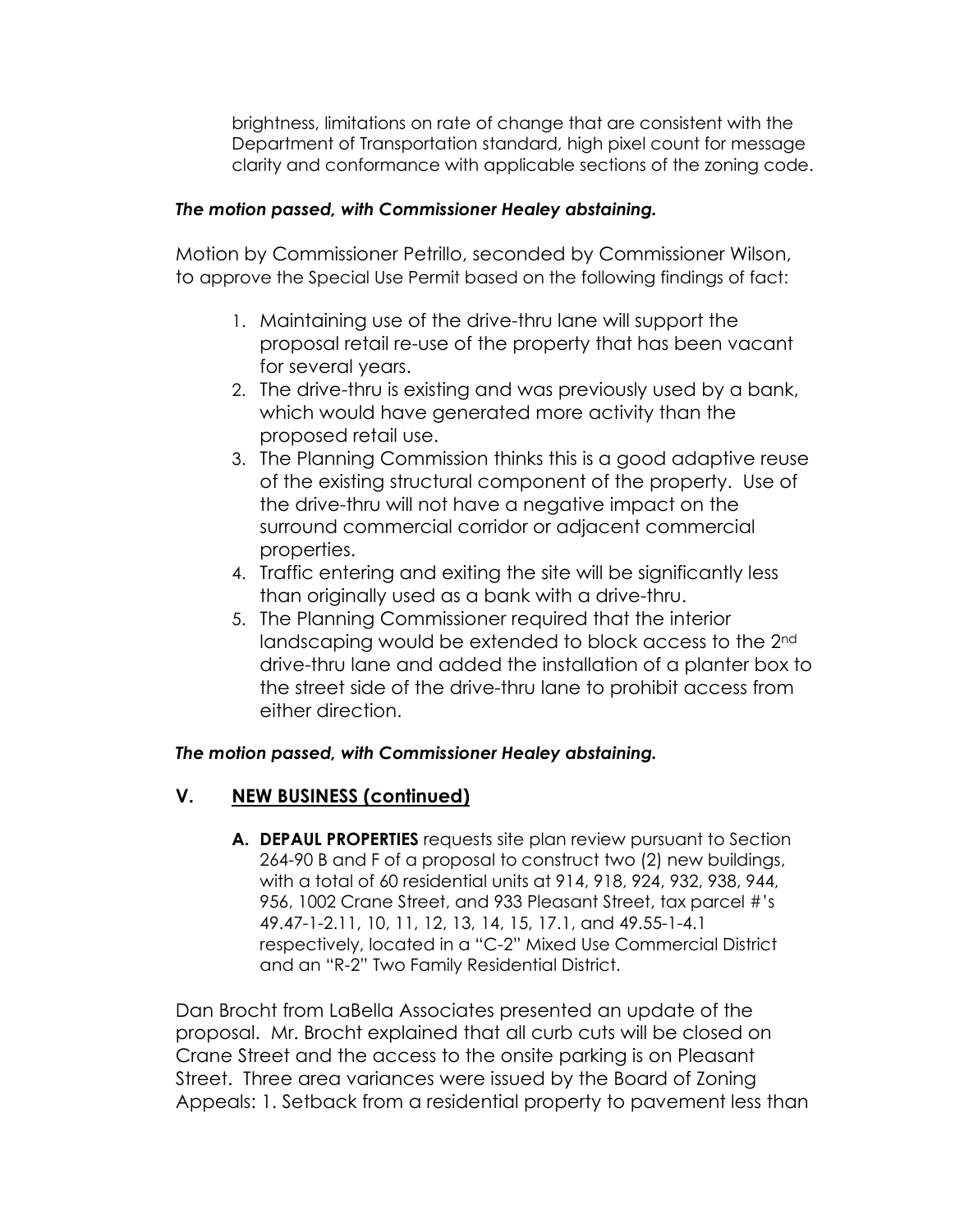15 feet. 2. The size of parcel at 944 Crane Street was decreased. 3. Fewer than the required amount of onsite parking for a residential facility. Mr. Brocht stated that DePaul finds that about 60-70% of the required parking is utilized by their tenants and the rest they use for snow storage.

A six-foot privacy fence was added to the property line adjacent to Family Dollar, a decorative pedestrian gave will be added adjacent to 944 Crane Street, which will only be accessed by the residents of the complex, the proposed smoking area was moved away from the adjacent neighbor. The applicant's goal is to keep as many trees as possible. There will be no large trucks entering the site, and therefore going down Pleasant Street. The largest truck would be a box truck. The applicant looked at moving the driveway west slightly to minimize any lights shining into the houses on Pleasant Street across from the driveway, but determined that it wasn't necessary to move the driveway because that neighbor has an existing retaining wall that will block the lights. The neighbor next to the driveway will have a separate curb cut than originally designed.

Commissioner Wallinger asked if there were any questions or comments from the Commission.

Commissioner Wilson stated that he is happy to see an applicant work so closely with the neighbors to develop a plan that works well for all involved. He also stated that he thought the design of the buildings was really nice for the Crane Street corridor. Mr. Brocht stated that DePaul did not plan as many units that could possibly fit on the site and that they wanted to present a proposal that would fit into the fabric of the neighborhood.

Commissioner Wallinger requested that when it is time to locate the street trees on Crane Street, that they include the right kind of tree wells. Additionally, she asked if the planters located under the overhang will get any water. Mr. Brocht stated that he would confirm with the Landscape Architects that what will be accessible.

Commissioner Wallinger opened the public hearing.

Commissioner Wallinger read a letter of support into the record from Pat Smith of the Mt. Pleasant Neighborhood Association.

George Dunckley of 1111 Fourth Avenue stated that he's very happy that the applicant was willing to provide a white privacy fence at the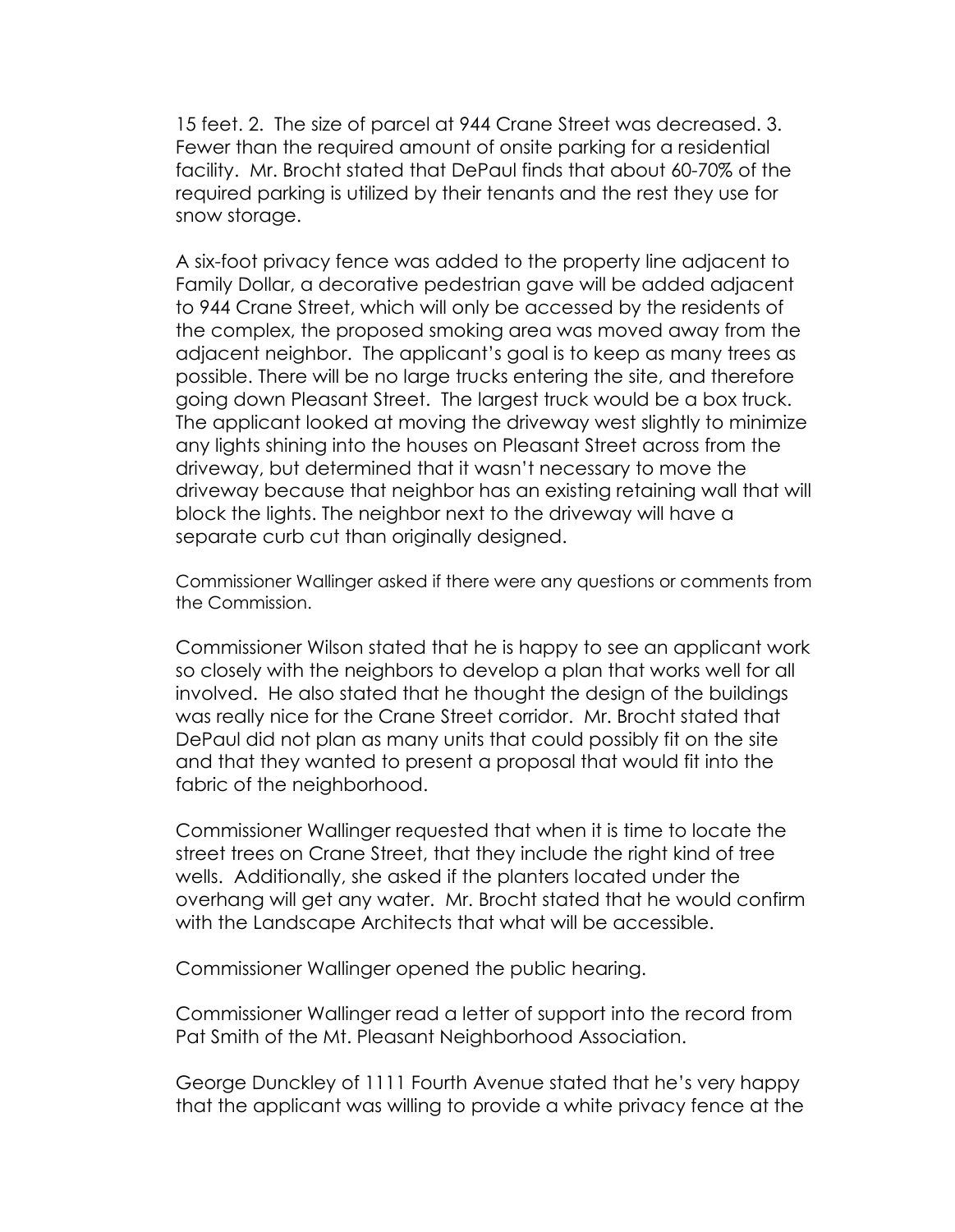perimeter of his property and that all interactions and conversations with the developer and their representatives has been a pleasant experience and hopes that it continues through the construction of the buildings. He stated that he supports the project and is excited to see the new development and improvement to the community.

Commissioner Wallinger closed the public hearing.

Commissioner Petrillo asked if there was any consideration for pedestrian access through the site from Crane Street, as previously discussed during the preliminary review. In the current plan, a pedestrian could walk up the driveway, heading towards Crane Street and get stuck onsite with no access through.

Mr. Brocht stated that it was discussed, and while he can see the benefits to some by making the connection into the residential neighborhood, there were more concerns that it would be an invitation for people that don't live there to congregate onsite.

Commissioner Wallinger asked City staff what their thoughts were. The City Planner stated that if the intent of the site was commercial, it would make more sense to open it up for access throughout, but since it is a residential site and more of a private setting, it probably best to keep it private.

Motion by Commissioner Wilson, seconded by Commissioner Healey, to issue a conditional site plan approval:

- 1. The address will be prominently displayed so that it is easily visible from Crane Street.
- 2. Metal roll gates and iron bars will not be installed on any doors or windows at any time.
- 3. All proposed signage will be submitted to the City Planner for approval prior to fabrication and installation of the sign(s).
- 4. If changes to the proposal are necessary, the applicant must submit the changes to City Planning staff for review. If the changes are deemed significant, the changes must be approved by the Planning Commission.
- 5. A sewer report is required to be submitted to the Water Department for final review and approval prior to the issuance of building permits.
- 6. A revised site plan will be submitted to the City Engineer and the City Planner for final approval. Final approval must be granted prior to applying for Building Permits.
- 7. Lot line adjustment maps will be filed with the City Engineer for final approval. The DePaul Properties parcels will be consolidated into one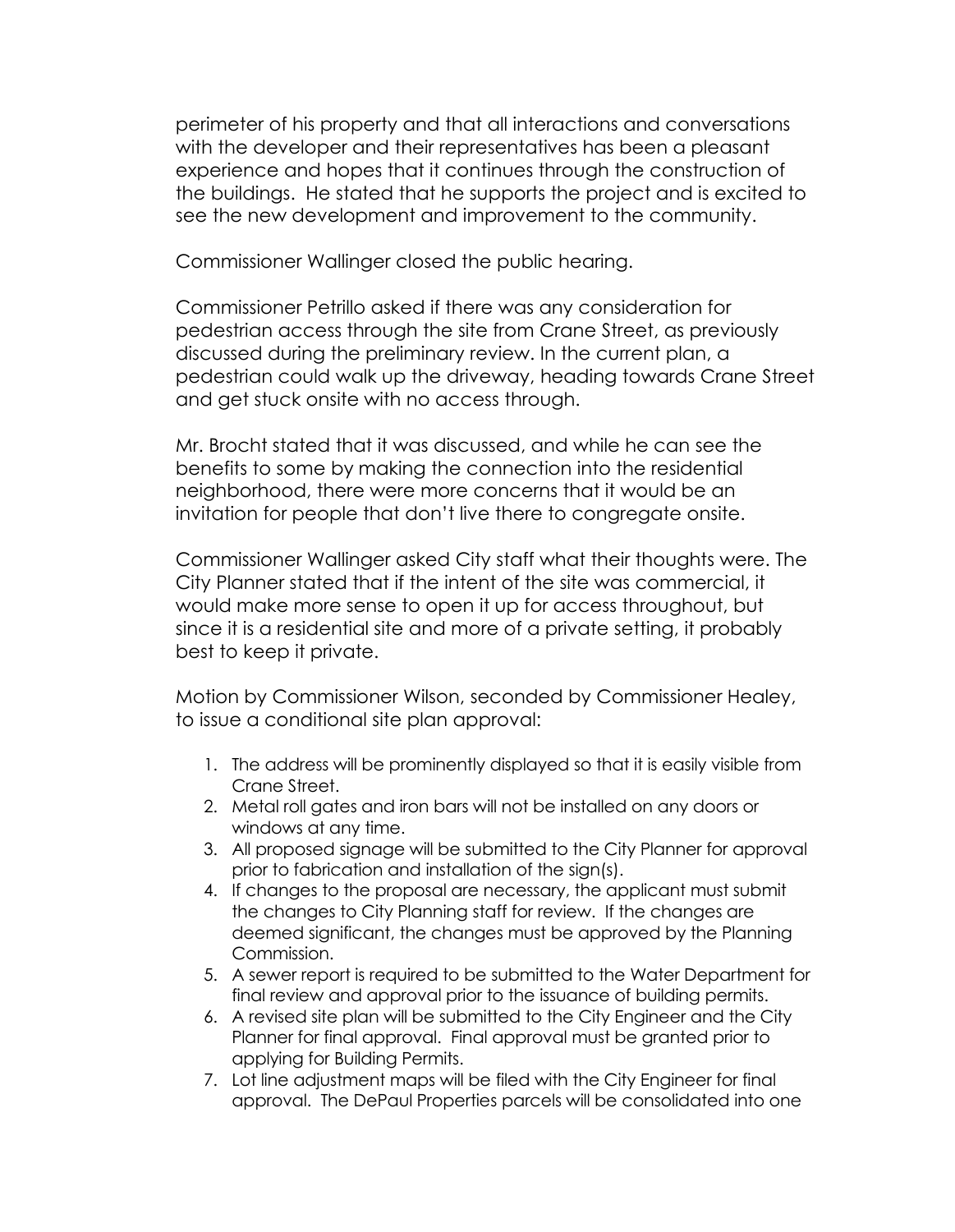lot and a lot line adjustment map will be prepared for 944 Crane Street. Once the maps are approved by the City Engineer, the applicant must file the maps with the County prior to applying for a building permit.

## *Motion carried, with Commissioner Beach abstaining.*

**B. CHARLES G. CRAFT** requests site plan approval pursuant to Section 264-90 I of a proposal to construct a 4,225 square foot addition at 771-773 Albany Street, tax parcel # 49.25-1-23.11 located in a "C-4" Downtown Commercial District.

The applicant appeared before the Commission and explained that due to significant cost increases, he had to make modifications to the exterior of the buildings. The footprint of the addition and all other site conditions are remaining the same. The required lot consolidation has already been completed.

City staff asked the following questions:

- 1. Is the fence along Albany Street still planned? *Applicant stated that it is.*
- **2.** Will the Albany Street side of the existing building be painted? *Applicant stated that it is not being painted or sided.*
- 3. Is the large sign still proposed for the side of the building? *Applicant stated not at this time, but hopefully he can afford it in the future.*

Commissioner Wilson asked if anything was being done along the roofline, as in a decorative cornice. The applicant indicated that due to costs it will be scaled back as shown on the revised rendering.

Commissioner Wallinger stated that she is concerned about how the proposed addition will look next to the existing building and across from a new building, considering the current condition of that building with not even minimal improvements planned. She then encouraged the applicant to contact Metroplex for assistance for the existing building.

Commissioner Wallinger asked if the applicant would consider allowing a mural on the existing building? The applicant indicated he would be supportive of that. David Hogenkamp from Metroplex stated that he thought they would be able to contribute money towards a mural.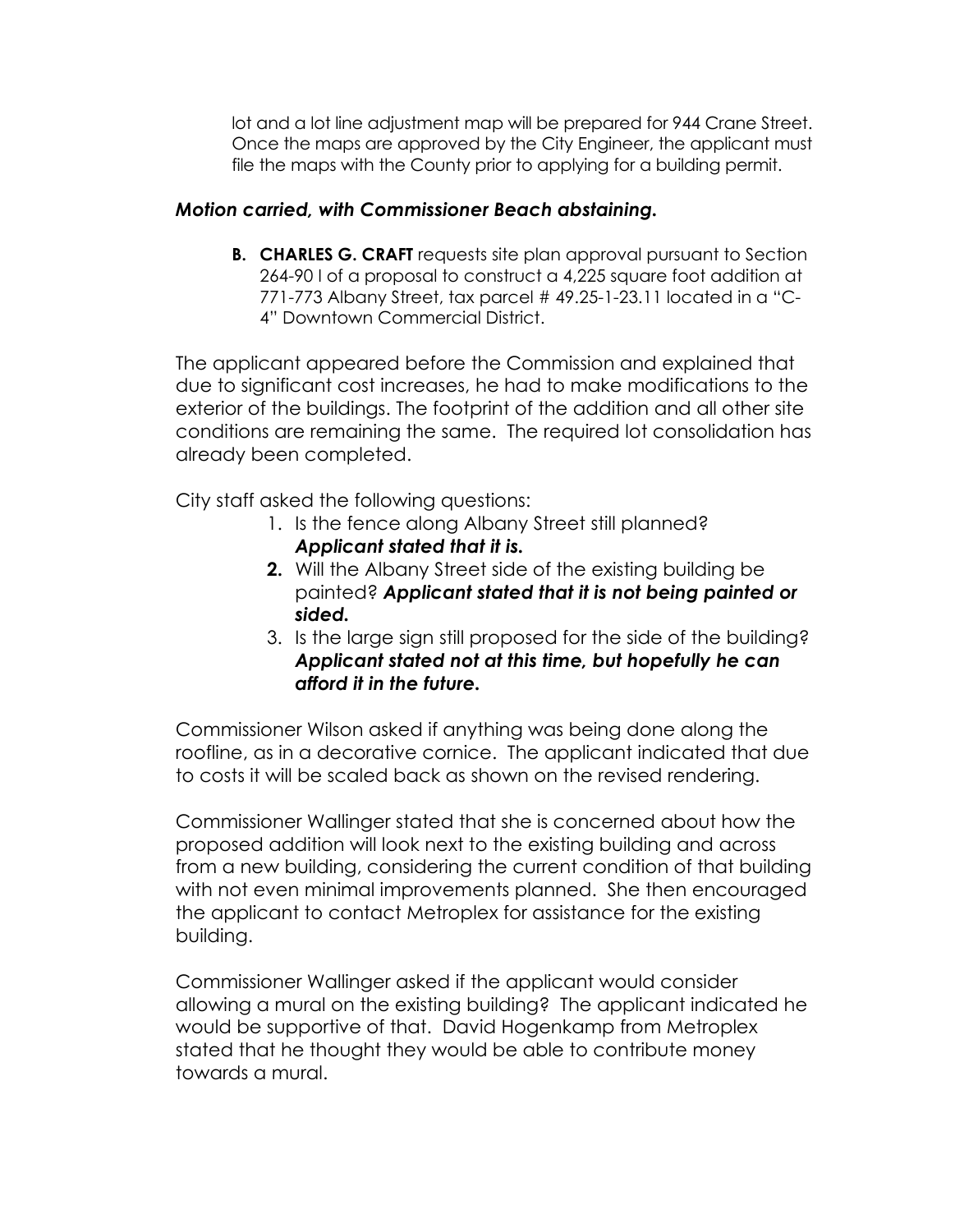Commissioner Wallinger opened the public hearing. There were none so the public hearing was closed.

Commissioner Wallinger closed the public hearing and opened discussion amongst the Commission members. There was no further discussion.

Motion by Commissioner Wilson, seconded by Commissioner Healey, to issue a conditional site plan approval to include the following:

- 1. The new address of 760 State Street will be prominently displayed so that it is easily visible from State Street.
- 2. Metal roll gates and iron bars will not be placed on any doors or windows at any time in the future.
- 3. All lots used for the operation of this business will be consolidated prior to the new construction. The lots to be consolidated are identified as #'s 49.25-1-23.11, 46, 47, and 48. A lot consolidation map must be approved by the City Engineer and files with the County Clerk prior to the issuance of building permits.
- 4. As discussed at the meeting on July 14, 2021, one of the new trees to be planted will be moved to make the new location for the dumpster.
- 5. The revised building plans were approved as submitted in December 2021.
- 6. The applicant will work with Metroplex to either obtain funding for improvements to the Albany Street façade of the existing building or to assist with funding to have a mural rendered on the façade.

## *Motion carried unanimously.*

**C. SADDEK ENTERPRISES LLC** requests site plan approval pursuant to Section 264-90 B and F of a proposal to redevelop the existing building to create two commercial units and six residential units at 751 State Street, tax parcel # 49.25-2-1.1, located in a "C-4" Downtown Commercial District.

Dan Morelli and the applicant, Mr. Saddek, appeared before the Commission. Mr. Morelli indicated that the applicant like to convert the existing storefront into a restaurant. There are operable windows behind the boards that they would like to keep. Handicap accessibility is provided on the inside of the building. The commercial space on the western side of the building is approximately 1500-2000sf and will be used for some type of retail. There will be five (5) residential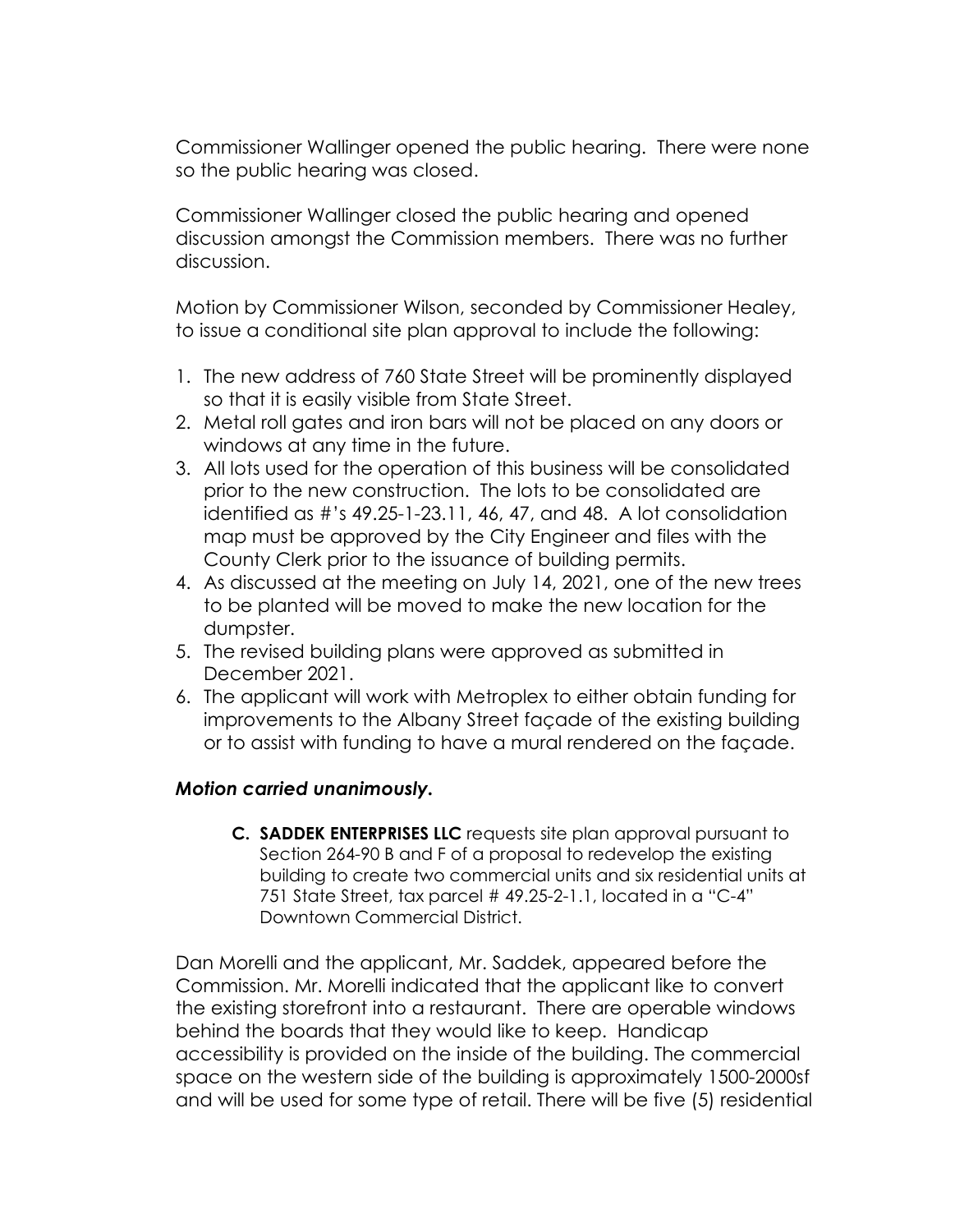units, one being occupied by the applicant. All iron bars will be removed from the windows prior to occupancy.

City Planning staff provided staff comments explaining to the applicant that window and door replacements must be chosen and the details must be provided for the Planning Commission to review and approve. Also, the applicant should look at the possibility of a retaining wall and if he decides to construct one, to provide that information as well. Reconstruction of the sidewalk and curb cut is required. Landscaping buffers between the new sidewalk and parking spaces is also required.

Commissioner Petrillo stated that architectural elements should be added to the façade, possibly the roof line.

Commissioner Wilson recommended adding a thicker Fypon cornice with depth and detail.

Commissioner Wallinger asked if the center window on the 2nd floor could be restored. Mr. Morelli said he would look into it.

Commissioner Healey suggested that some of the paving be removed in the rear of the parking lot because it is not needed and that it should be maintained as greenspace for the residents. A large shade tree could also be provided.

Commissioner Wallinger opened the public hearing. There were no comments so the public hearing was closed.

Motion by Commissioner Healey, seconded by Commissioner Petrillo, to table the proposal because it is incomplete. The applicant will return to the Commission with the following information:

- 1. Accurate elevation drawings showing the chosen door and window replacements in detail. The drawings will also show any additional architectural elements like a new cornice or trim.
- 2. A detailed landscaping plan will be provided.
- 3. Details for the sidewalk and curb cut replacement, to City standard will be submitted for approval.
- 4. Details for a retaining wall if planned.

#### *Motion carried unanimously.*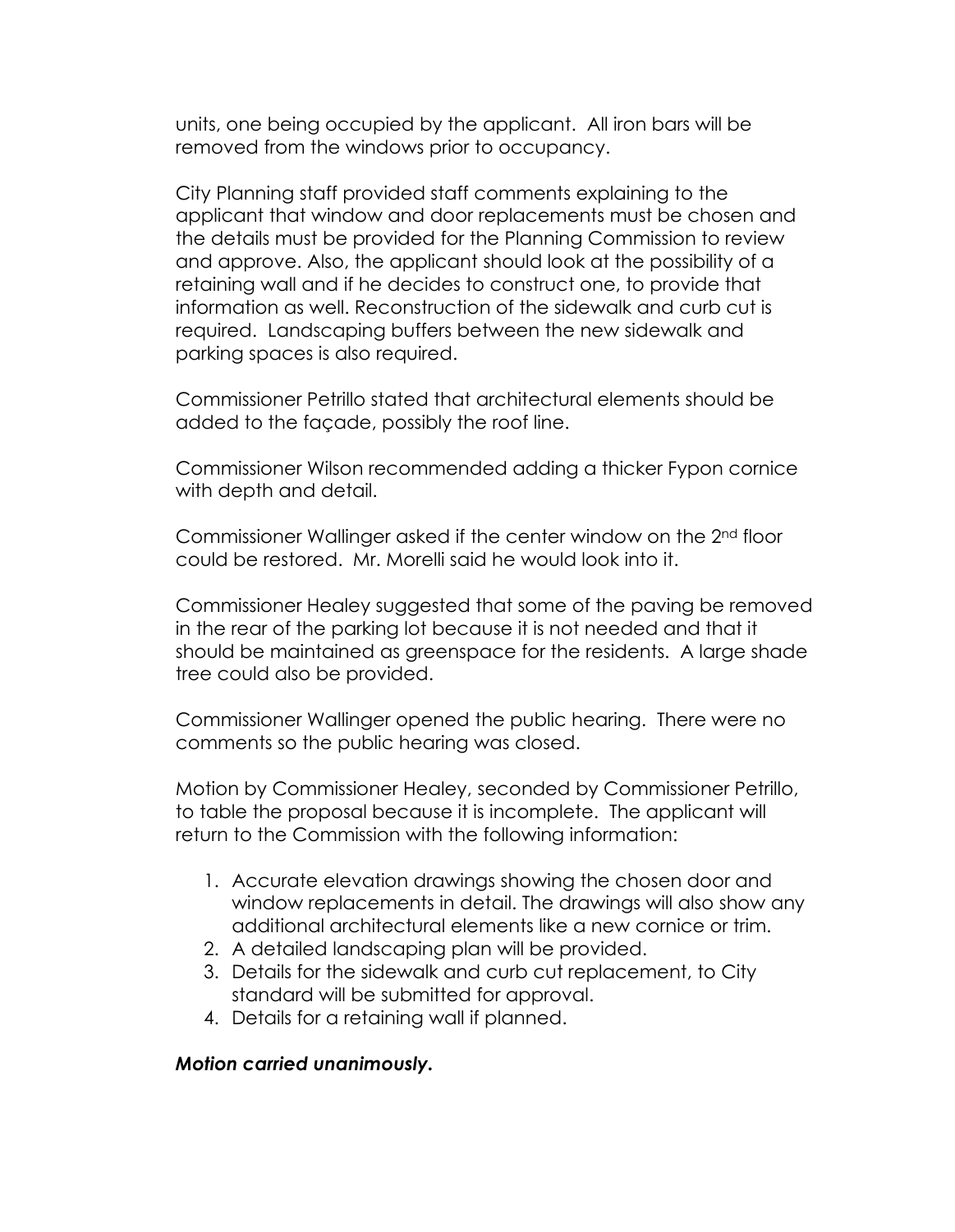- **D. LIVE IN SCHENECTADY LLC** requests subdivision approval pursuant to Chapter 230 of the City Code of Schenectady, to subdivide the parcels at 1171 and 1175 Barrett Street, tax parcel numbers # 39.57-4-58 &59, from two parcels to four parcels, located in a C-4 Downtown Commercial District.
- **E. LIVE IN SCHENECTADY LLC** requests subdivision approval pursuant to Chapter 230 of the City Code of Schenectady, to subdivide the parcels at 1128, 1132, 1136, 1140, and 1144 Barrett Street, tax parcel #'s 39.65-2-45, 46, and 39.57-4-9.11, 61 and 62, from five lots to seven lots, located in an "R-2" Two Family Residential District.
- **F. LIVE IN SCHENECTADY LLC** requests site plan approval pursuant to Section 264-90 B and F of a proposal to construct 15 single family homes at 1171, 1175, 1128, 1132, 1136, 1140, and 1144 Barrett Street, tax parcel #'s 39.57-4-58, 39.57-4-59, 39.65-2-45, 39.65-2-46, 39.57-4-9.11, 39.57-24-61 and 39.57-4-62 respectively, located in a "C-4" Downtown Commercial District and an "R-2" Two Family Residential District.

David Buicko, owner, Live in Schenectady, and Alison Yovine from MJ Engineering, presented the proposal.

Alison gave a description of the project changes since the preliminary review. The applicant is aware that the area variances need to be updated with the Board of Zoning Appeals.

Mr. Buicko explained that due to very restrictive financing, the units for Phase I across the street cannot be completed until they are sold. The owners are hoping that the interest in the different units in Phase II will provide some interest in the units for sale in Phase I.

Commissioner Wallinger opened the public hearing.

Liz and Ralph Mastrianni from 119 Park Place spoke in favor of the project and raised concerns about the condition of the existing alley behind the Phase II development. The Mastriannis don't think that the alley in its current condition can handle being used by residents and garbage trucks.

The City Planner stated that she would inform the Commissioner of General Services of the plan to use the alley for garbage storage and pickup and discuss with the Commissioner and City Engineer whether upgrades can be made so that the alley can be used.

Mary D'Alesssandro-Gilmore, a Schenectady resident and real estate agent for Berkshire Hathaway Home Services, spoke about how much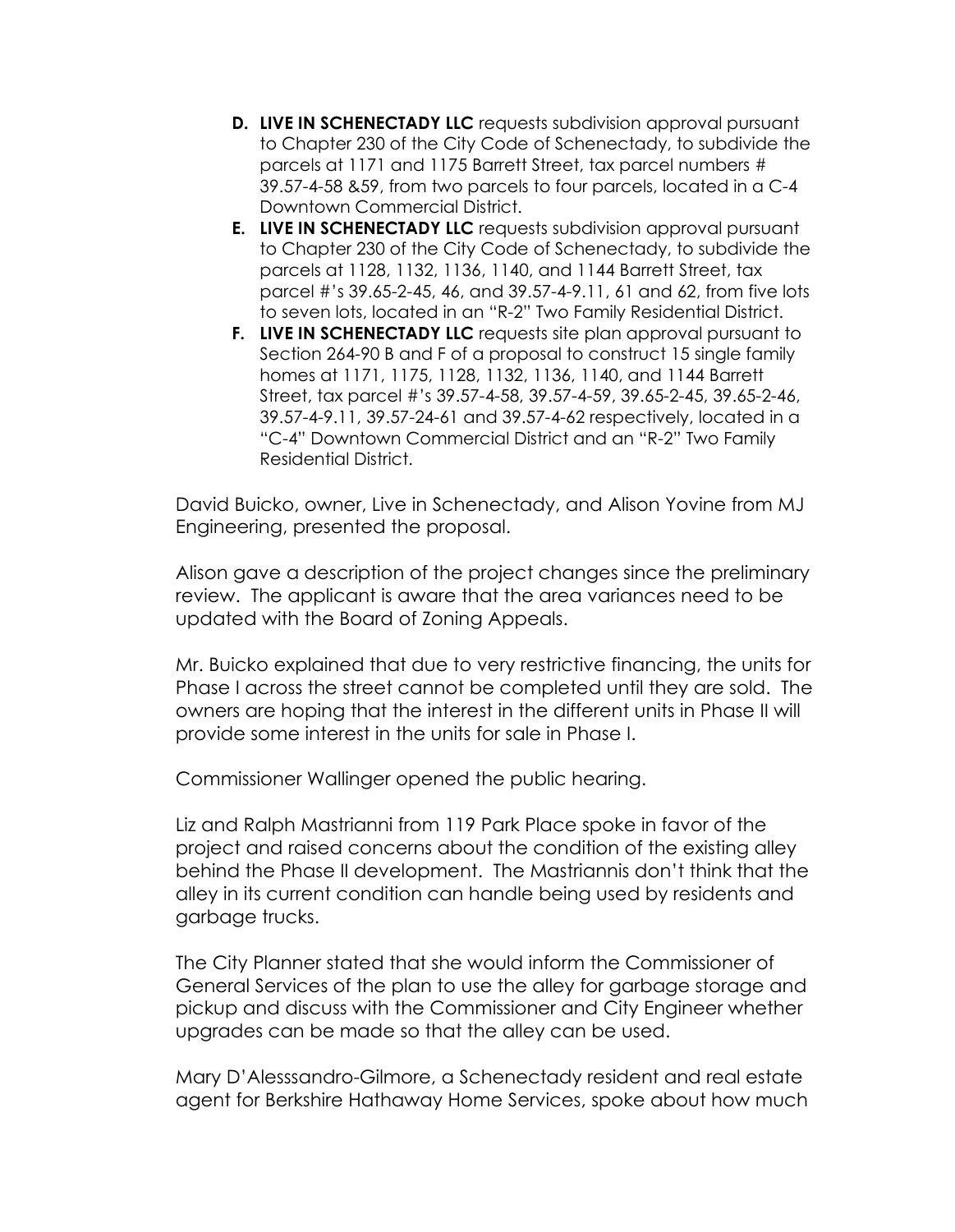the new homes built in Phase I really transformed Barrett Street and that there are a lot people looking for homes outside of the City that will be interested in these kinds of new residential units.

There was no more public comment so Commissioner Wallinger closed the public hearing.

Commissioner Petrillo asked what the process is moving forward. The City Planner explained that the prior Negative Declaration for SEQR is still valid because the changes to the proposal are not significant in scope, the City Engineer would have to review the final site plan and subdivision map, then it would be filed with the County prior to the issuance of building permits.

Motion by Commissioner Healey, seconded by Commissioner Lewis, to issue a conditional site plan and subdivision approval, with the following conditions:

- 1. The subdivision must be approved by the City Engineer and filed with the County Clerk's office prior to the issuance of Building Permits.
- 2. The applicant will submit detailed site plan drawings for final approval by the City Engineer prior to the application for building permits.
- 3. A detailed sewer report will be submitted to the Water Department for approval prior to the issuance of building permits.
- 4. All required area variances will be obtained prior to the issuance of building permits.
- 5. The City Engineer approved site plan will be submitted with the building permit application.

## *Motion carried, with Commissioner Beach abstaining.*

**G. JOHN ROTH** requests site plan approval pursuant to Section 264-90 B and F of a proposal to construct two levels of parking and 24 apartments at 224 State Street, tax parcel # 39.71-3-5.1, located in a "C-4" Downtown Commercial District.

Jamie Easton, from The Prime Companies, presented the proposal. Mr. Easton stated that the proposed parking garage would provide parking for the Electric City commercial building next door. The owner would like to consolidate the lots, understanding that private parking cannot be constructed on an separate parcel than the use it is serving. The parking will also serve the residential units proposed for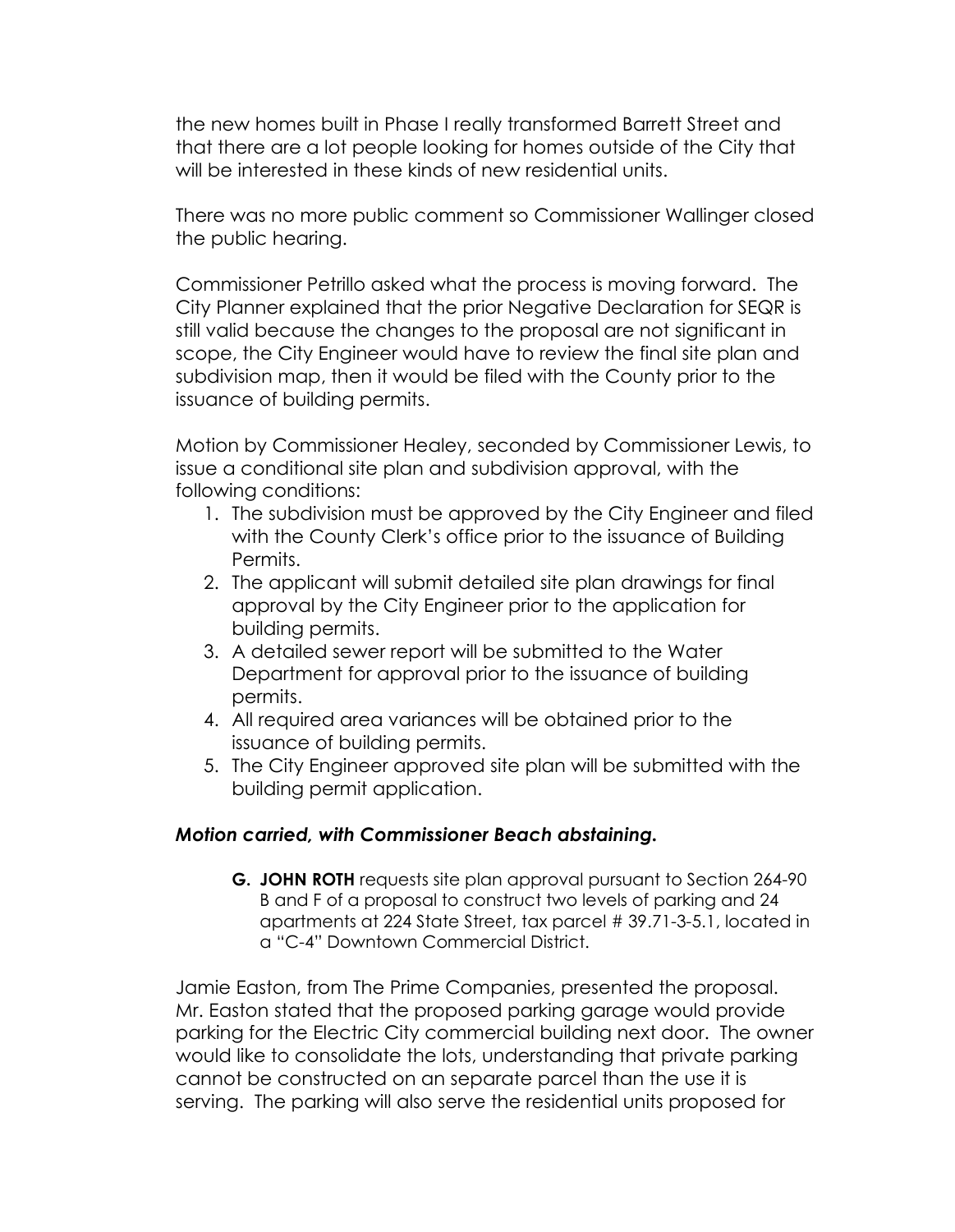the upper floors of the garage structure that are planned to be built in the near future. The owner would like to construct the building all at once but does not know if it is possible at this time.

Mr. Easton and the Commission had a lengthy discussion about the concerns for conflicts between pedestrians and vehicles, both entering and exiting the garage. Pedestrians and vehicles are not accustomed to interacting on State Street as this project proposes, so what are all the ways to make the interaction safe.

Different surface materials, colors, and treatments were discussed. It was also discussed that in contrary to the usual City standard, the driveway remain at a lower level than the sidewalk and the sidewalk ramp down to that level, thus creating a cue for the pedestrian that they are entering a different space in the sidewalk and to be cautious.

The City Planner asked if a stop bar was being proposed. Mr. Easton said there could be one. The Commission agreed that a stop arm would ensure that vehicles exiting the garage would approach the sidewalk slowly because they would be passing the stop arm. Mr. Easton suggested that the stop arm and a textured and colored pavement in the vehicle lanes should provide enough cues for pedestrians and drivers for safety. The Planning Commission agreed.

Commissioner Wallinger asked if the street tree could be relocated instead of lost. Mr. Easton indicated that it could be relocated to in front of 240 State Street.

Commissioner Petrillo recommended that the height restriction for the inside of the building be posted at the entrance to avoid issues.

Commissioner Wallinger stated that a pedestrian passage should be built into the eastern side of the façade to allow people to exit the garage on foot without having to go into the travel lane. Mr. Easton indicated that could be added to the plan. Commissioner Wallinger stated that it should be designed in a way to stand out on the façade with an archway or awning.

Commissioner Wallinger opened the public hearing. There were no comments so the public hearing was closed.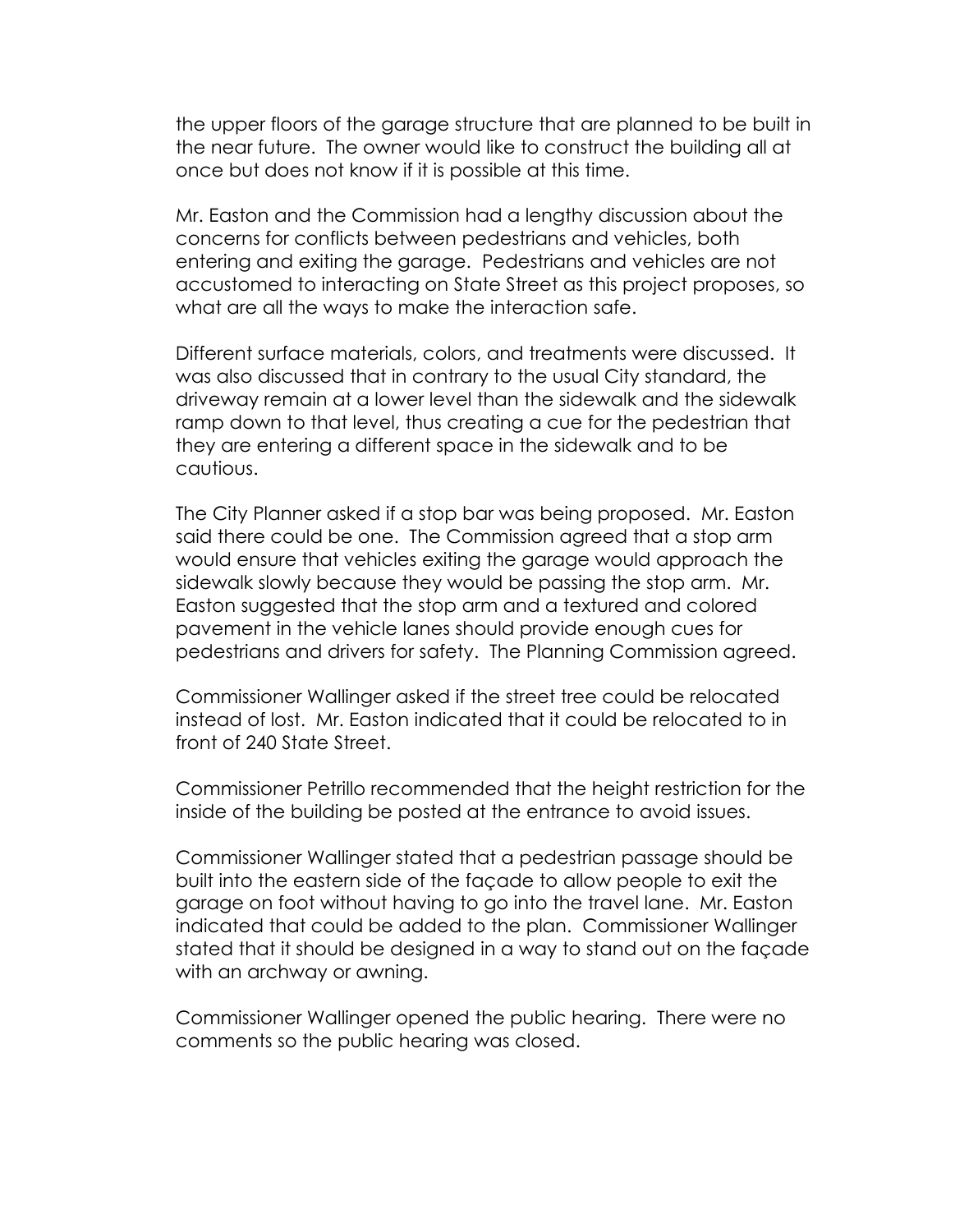Motion by Commissioner Healey, seconded by Commissioner Wilson to adopt a Negative Declaration*. Motion carried, with Commissioner Beach abstaining.*

Motion by Commissioner Healey, seconded by Commissioner Wilson, to issue a conditional site plan approval with the following conditions:

- 1. The address will be prominently displayed so that it is easily visible from State Street.
- 2. This lot will be consolidated with the adjacent lot at 240 State Street. The lot consolidation map and legal descriptions will be submitted to the City Engineer for final approval. Once approved, the maps will be filed with the County Clerk prior to the issuance of building permits.
- 3. The City Engineer will review the proposed sidewalk treatment and methods for caution with the applicant and City Planner staff to determine the proper action for the entrance to the garage.
- 4. The applicant must get confirmation from the Zoning Officer that a variance is not required for exceeding the maximum allowable number of parking spaces per Section 264-45 of the City Code prior to the issuance of building permits. If a variance is needed, it must be obtained prior to the start of construction on the garage.
- 5. License agreements must be obtained prior to the construction of the balconies that overhang the City right-of-way.
- 6. The applicant will return to the Planning Commission with all details of the upper story apartment units. Building materials, colors, windows, roof material, awnings, and any other information pertaining to the apartments must be approved by the Planning Commission prior to the issuance of building permits.
- 7. The street tree in front of the building will be relocated to in front of 240 State Street.

Motion by Commissioner Healey, seconded by Commissioner Wilson to adopt a Negative Declaration*. Motion carried, with Commissioner Beach abstaining.* 

**H. 133 EDISON AVENUE, LLC** requests site plan approval pursuant to Section 264-90 B and I of a proposal to construct a 10,079 SF office and warehouse building at 129-133 Edison Avenue, tax parcel #'s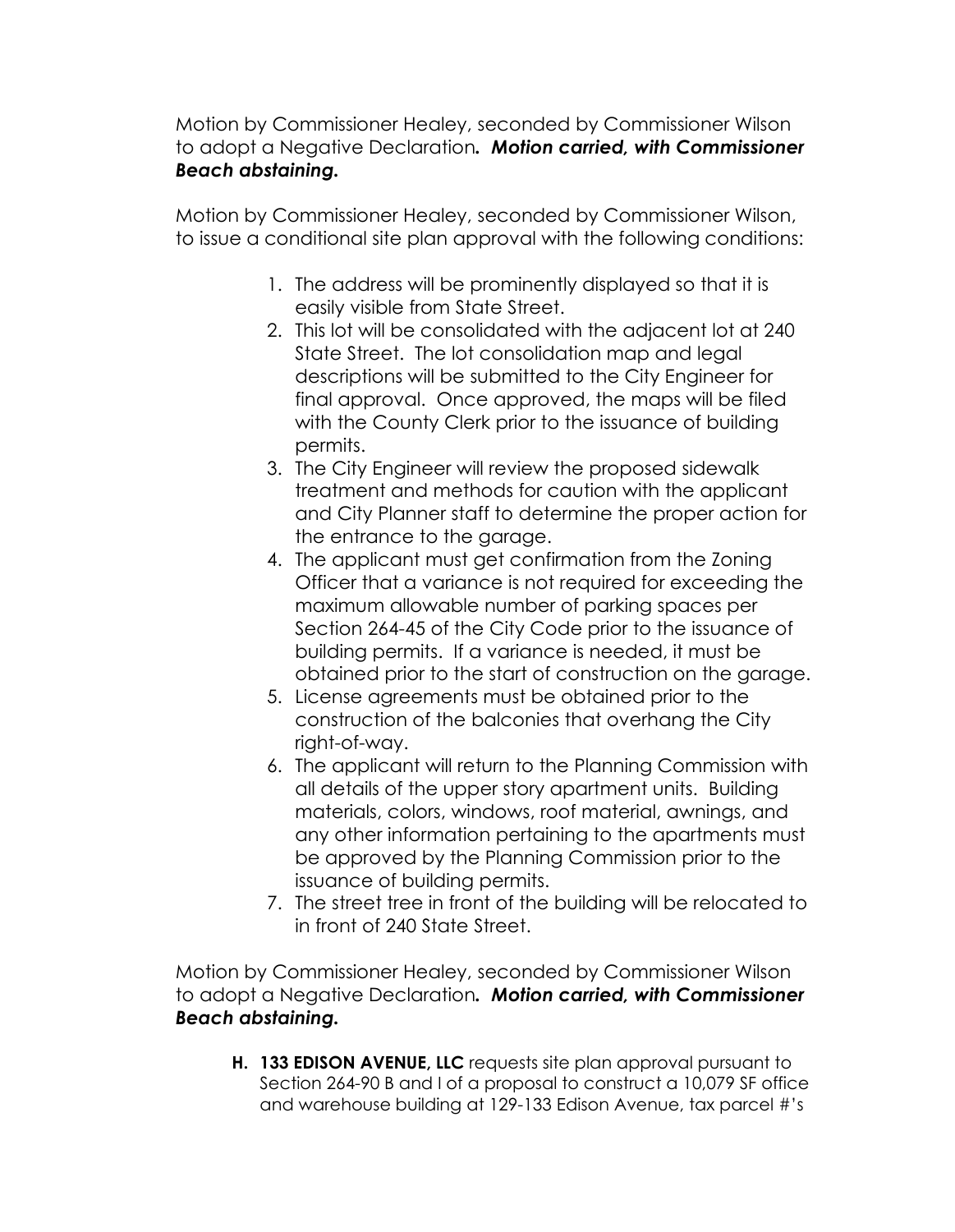49.23-2-36 & 37, located in an "M-1" Light Manufacturing and Warehousing District.

Dave Kimmer, from ABD Engineers appeared before the Commission and presented the proposal. He explained the parcels will be consolidated prior to construction and that the applicant will seek an area variance for the side yard setback.

Planning staff asked if the two smaller curb cuts on the western side of the property could be closed because it will no longer be accessed for the overhead door. The sidewalk should also be replaced at this time. The Commission agreed with curb cut closures and sidewalk replacement.

Staff also noted that the dumpster location may not be enough space and that if it is relocated, that the new location must be approved by Planning staff.

Commissioner Wallinger opened the public hearing.

David Hogenkamp from Metroplex and the Capital Region Landbank spoke in favor of the proposal to redevelop the blighted industrial site that has not been utilized for many years.

Commissioner Wallinger closed the public hearing and asked the Commissioners if there was any more discussion.

Motion by Commissioner Healey, seconded by Commissioner Wilson to adopt a Negative Declaration*. Motion carried, with Commissioner Beach abstaining.*

Motion by Commissioner Wilson, seconded by Commissioner Healey, to issue a conditional site plan approval with the following conditions:

- 1. The address will be prominently displayed so that it is easily visible from Edison Avenue.
- 2. Metal roll gates will not be placed on any doors or windows.
- 3. The two western curb cuts will be removed to code and the sidewalk will be replaced to City standards.
- 4. A side yard setback area variance is required.
- 5. The Lot Consolidation must be approved by the City Engineer and filed with the County Clerk prior to the issuance of Building Permits.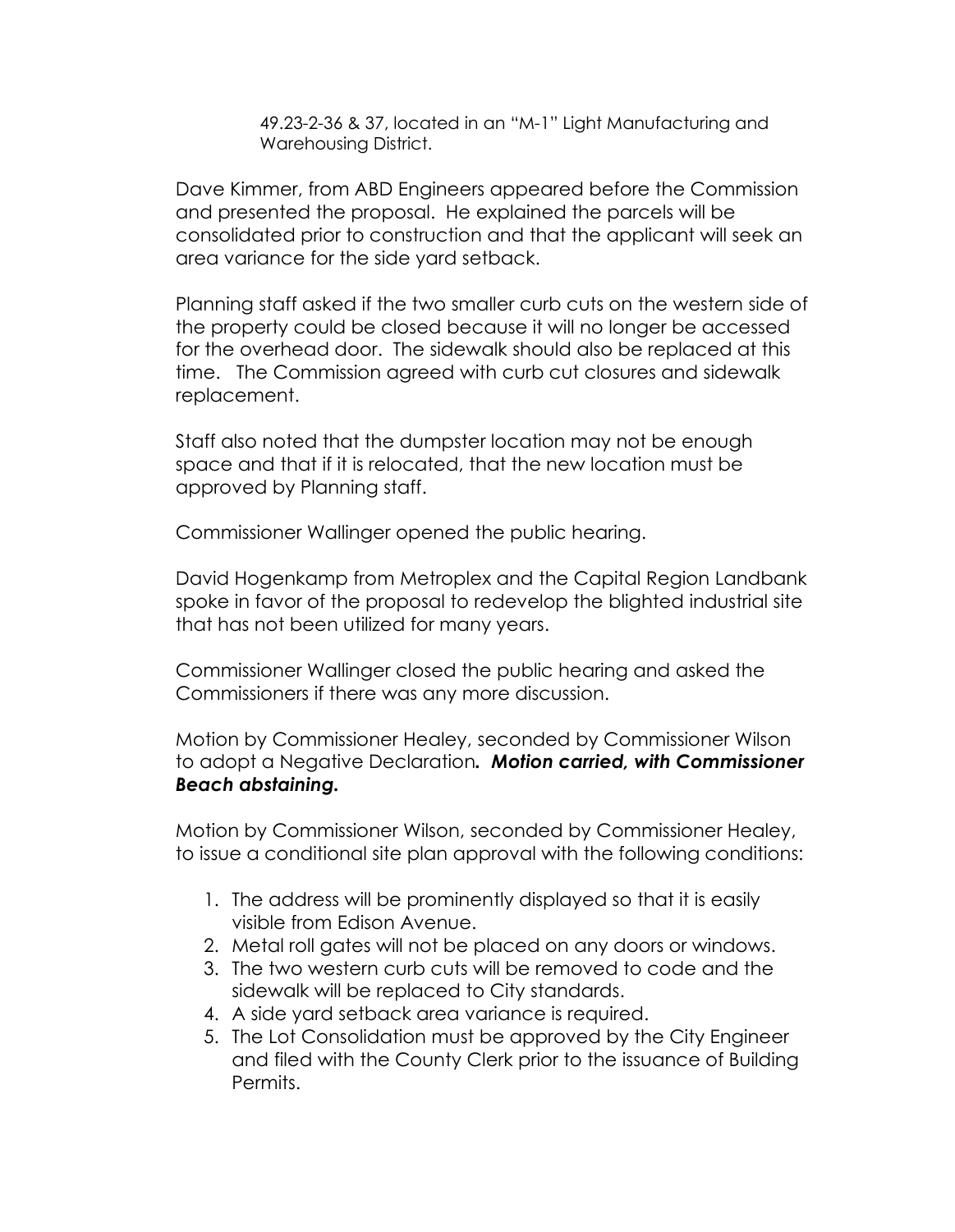6. The applicant will submit detailed site plan drawings for final approval by the City Engineer and City Planner prior to the application for building permits.

#### *Motion carried, with Commissioner Beach abstaining.*

**I. LALLI VERMANI** requests site plan approval pursuant to Section 264- 90 G of a proposal to renovate the building for 3 commercial units at 1900 State Street, tax parcel # 60.55-3-1.11, located in a "C-5" Business District.

Jason Singer from Nolan Engineering appeared before the Commission on behalf of the owner, Lalli Vermani. Mr. Singer acknowledged all the issues with non-compliance of the prior site plan approval and that some of the items were shown on a revised site plan.

Commissioner Wallinger asked if the applicant fixed the numerous violations on site. The City Planner stated that there was no compliance with the violations. Commissioner Wallinger told Mr. Singer that the violations must be corrected and that a revised site plan prepared to City regulations must be submitted prior to further review by the Commission. Additionally, the Commission requested that the owner appear at the next meeting for review because this is the third Planning review he has not attended and the same issues keep occurring.

Motion by Commissioner Beach, seconded by Commissioner Petrillo to table the proposal. *Motion carried unanimously.*

**J. HALIM AIDHALA and HAMMAN SHARTAN** request site plan approval pursuant to Section 264-90 M of a proposal to operate a convenience store at 2433 Broadway, tax parcel # 48.59-1-47, located in a "C-2" Mixed Use Commercial District.

Dave Kimmer, from ABD Engineers appeared before the Commission and presented the proposal.

Commissioner Wallinger explained that the first parking space was not a legal spot and had to be moved further away from the property line.

The City Planner explained that the handicap loading zone conflicted with the proposed monument sign and must be moved further into the site anyway. Therefore, there would be a four-foot wide greenspace buffer, then a handicap loading zone, then the first parking space.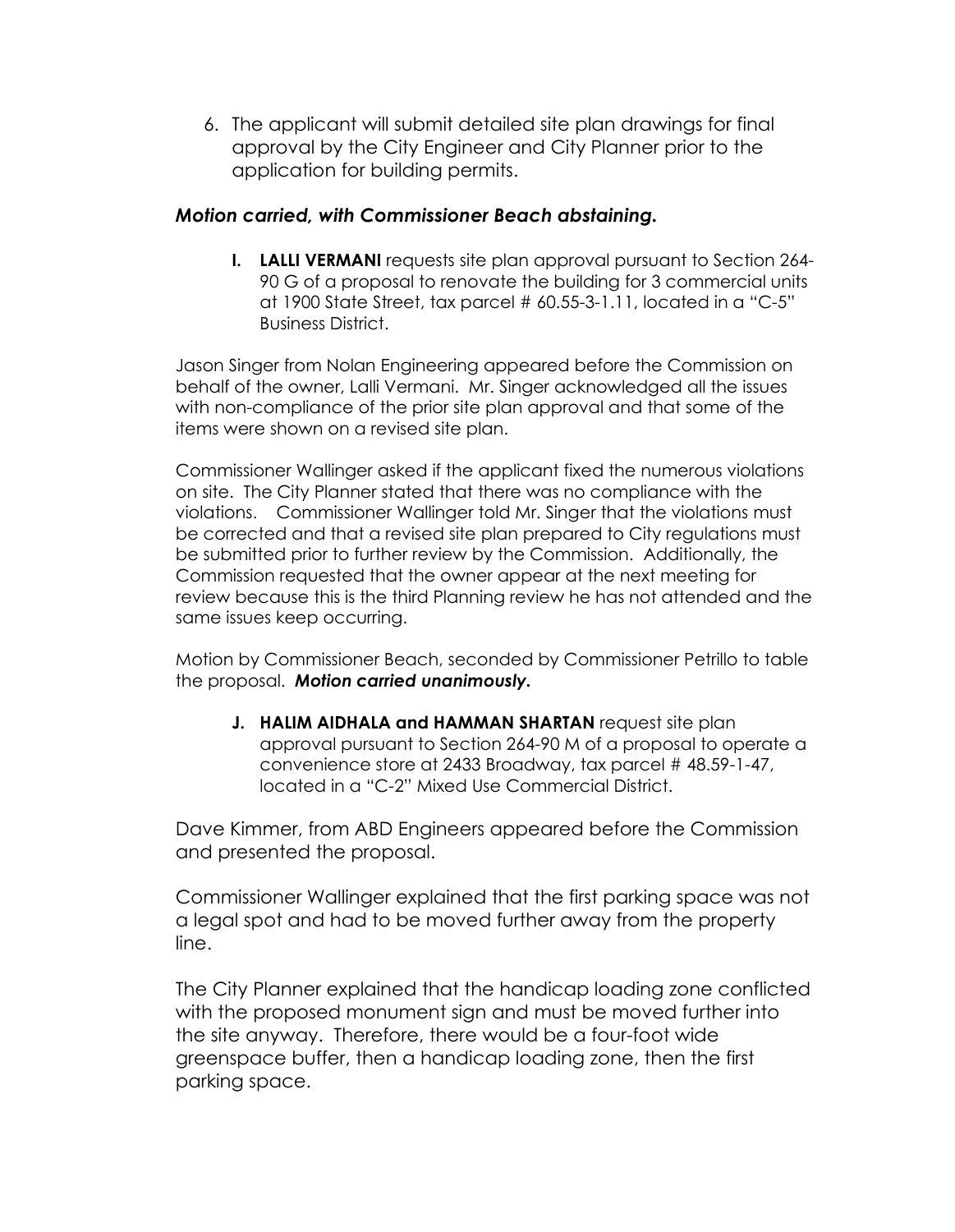Mr. Kimmer explained that the second dumpster at the rear of the property was not necessary and that all tenants could use the dumpster on the side of the building in the parking lot. He noted that it would be properly enclosed pursuant to City standards.

The Commission discussed the poor condition of the sidewalk on Eleanor Street and Mr. Kimmer expressed concern for the cost of replacing the sidewalk because it is so long. The Commission agreed and stated that they could allow for extra time to complete the sidewalk replacement.

Planning staff stated that the applicant has to submit the details of the proposed monument sign for final approval.

Commissioner Wallinger opened the public hearing. There were no comments so the public hearing was closed.

Motion by Commissioner Beach, seconded by Commissioner Healey to issue a conditional site plan proposal with the following conditions:

- 1. The address will be prominently displayed so that it is easily visible from Broadway.
- 2. Metal roll gates and iron bars cannot be placed on any doors or windows at any time.
- 3. A revised site plan showing the changes to the parking layout and installation of greenspace between the sidewalk and parking lot will be submitted to Planning staff for final approval.
- 4. The pole sign will be removed in its entirety and will be replaced with a freestanding monument sign. The applicant will submit professionally prepared details of the proposed sign to City Planning staff for final approval prior to purchase and fabrication of the sign. A building permit is required.
- 5. The applicant will sweep and clean up debris on the outside of the building twice daily.
- 6. A trash can will be provided for customers at the entrance to the store.
- 7. There will be one dumpster on the side of the building and it will be properly enclosed and screened from public view. Pursuant to the City Code Section 264-49, the enclosure will be kept closed at all times.
- 8. The sidewalk on Eleanor Street will be replaced to City standards by October 15, 2023. A permit issued by the Engineering Department is required.